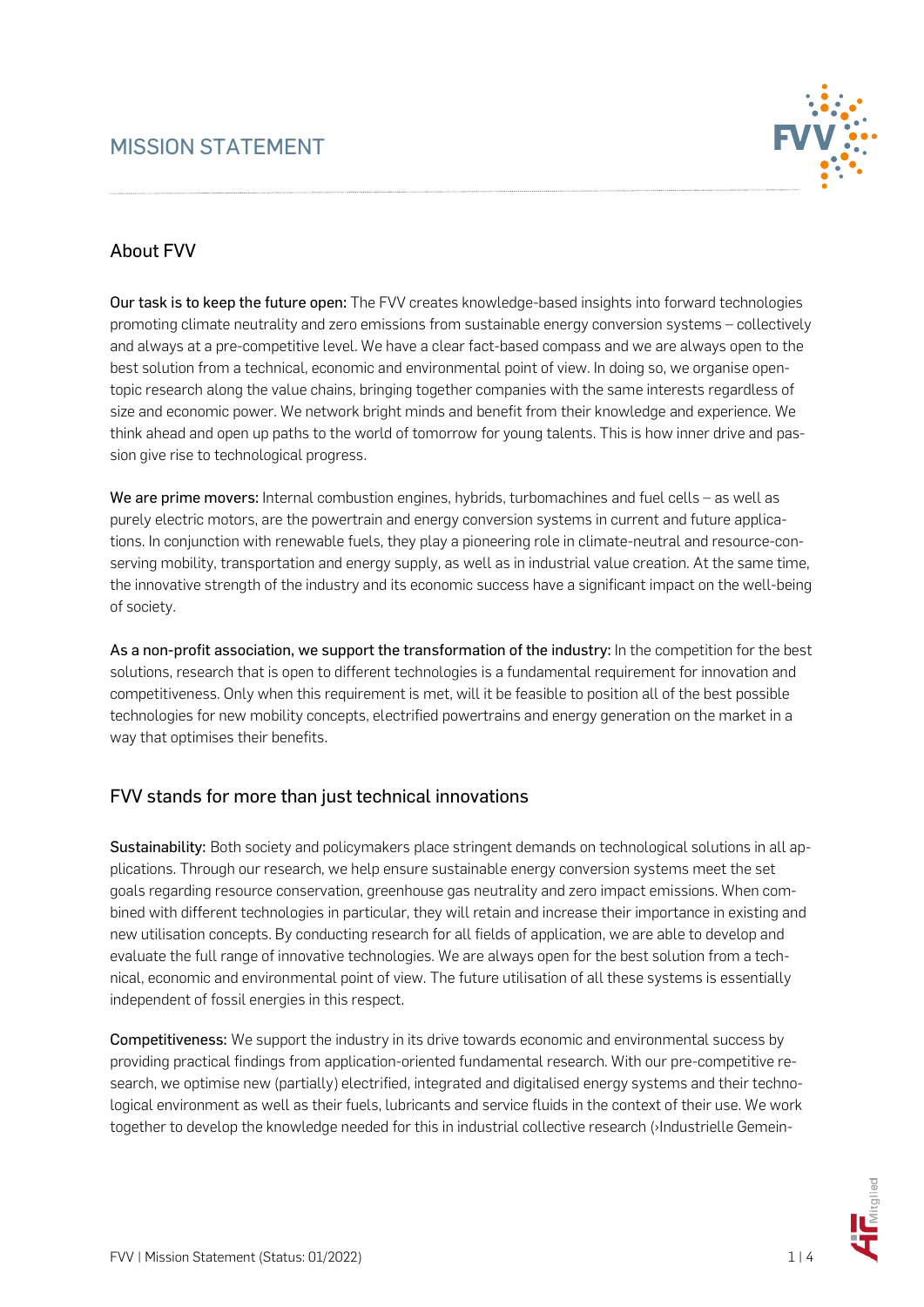

schaftsforschung«, or IGF) projects, focusing in particular on the interests of small and medium-sized enterprises in the complex industrial value creation chain. We utilise the opportunities afforded to us by the digital transformation in technology and society to continuously expand our research.

Teamwork: Cooperation, trust and openness are the key to FVV's success. We use the ideas of our member companies, other organisations and associations and from the field of research, placing our trust in the constructive cooperation of all network partners and the excellence of the associated research and technology organisations. Creative ideas and dedicated people ensure the long-term success and benefit of our research network, which is why we actively pursue collaboration with partners who share our ideas and goals.

### The three pillars of FVV

The success of FVV is based on the three pillars of technology, network and young talent:

We develop future technologies for the advancement of sustainable energy conversion systems in precompetitive collective research projects which are open to all member companies on an equal basis and, during the transfer phase, to all interested market participants. The network of members from small, medium-sized and large companies collaborates with the world of science and other cooperation partners to further stimulate the already high technological level of the industry. By conducting projects at universities and other research facilities, FVV plays an important role in contributing to the practical education and training of young talent in research and theory.

#### Collaboration in FVV

FVV is keen for companies to get involved, compiles the pre-competitive collaborative research activities of its members, evaluates them strategically and implements them in a professional way. As a communication, knowledge and transfer platform, our association relies on the active participation of companies. We ourselves play the role of a platform manager and communicator, selecting relevant topics, transferring the knowledge gained, entering into discussions with participating members and network partners through our events and media offerings and spurring on the research community at FVV to contribute with innovative and future-oriented ideas.

In a globalised business world, international cooperation is the key to technical progress. Our objective is to establish FVV as the world's leading platform for pre-competitive industrial collective research in innovative energy conversion systems and to continue advancing it still further. To this end, we are taking advantage of our established network and expanding it consistently and systematically through cooperation and partnerships on both a national and international level. We integrate international companies as well as research and technology organisations sustainably and on an equal footing, and gear our cooperative culture towards this.

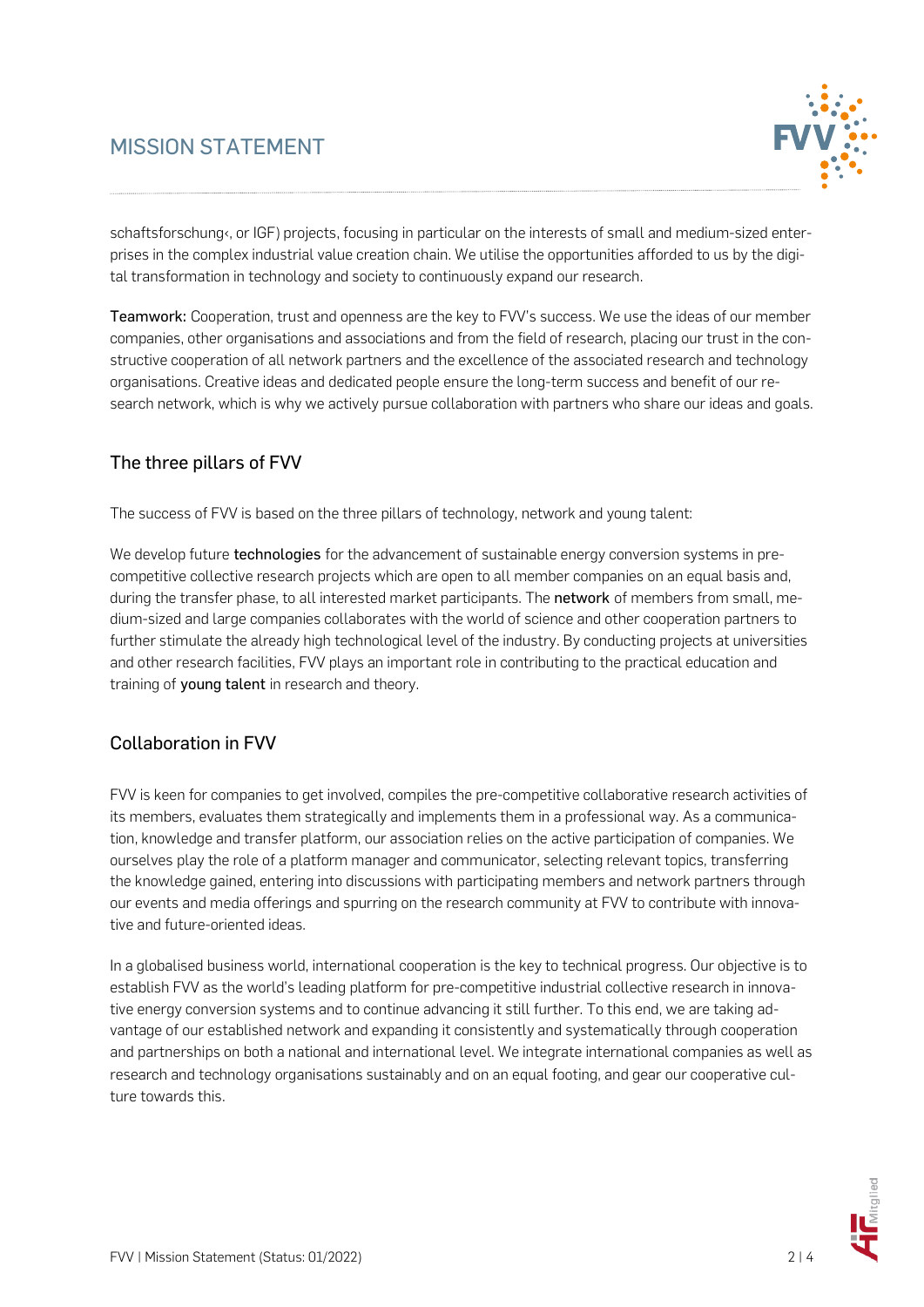

We enter into partnerships with relevant institutions in order to assume social responsibility for the implementation of our sustainability targets. Through measures including high-quality publications, we continuously provide information on the results of our work. Our scientifically sound studies help provide orientation in complex technical matters for decision-makers from the arenas of politics, business, science and society. We are open for social discourse and political debate and contribute with neutral scientific facts.

### The topics of FVV

Through our scientific work, we contribute to carbon-neutral, zero impact emission mobility and energy conversion in the context of an interlinked transition in transport and energy policies.

Our strength and expertise in the area of method development and in the provision and continuous improvement of application-oriented development tools form the basis for our interdisciplinary success.

In addition to the classic issues of efficiency, particular focal points of our research agenda are the system integration and optimisation of the combustion engine, its combination with other powertrain and drive technologies and new energy conversion concepts such as fuel cell and hydrogen technologies - always in conjunction with renewable energy sources:

- Development of sustainable energy conversion systems
	- Classical and hybridised powertrains
	- **Turbomachinery**
	- Fuel cell technologies
	- Materials research for the transformation of the energy and transport systems
- Alternative / renewable fuels
	- Hydrogen
	- Synthetic fuels
	- Biofuels
- **→** Effects of renewable energy sources on mobility, transportation and energy generation and their demands on the powertrain and energy conversion systems of the future
- **→** New development and manufacturing methods, digitalisation and artificial intelligence

We actively adapt our working structures and processes to our members' requirements and address the latest technological developments and technical challenges.